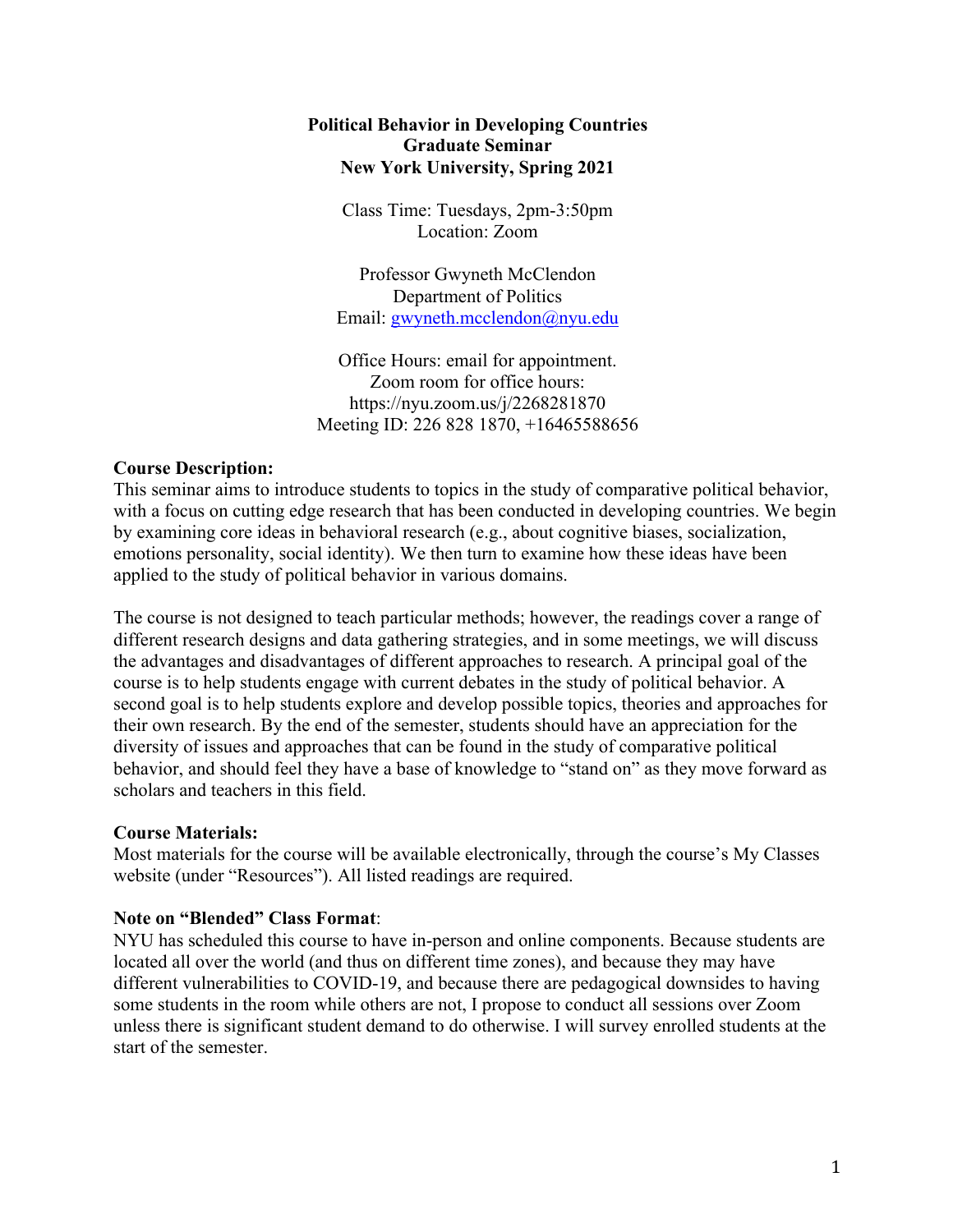### **Course Requirements**

#### *Regular Discussion Participation*:

The class is a reading seminar; **regular, engaged participation** from all students is crucial. Students must attend class meetings having read all required readings and prepared to discuss.

### *Presentations:*

Each student is required to give **two presentations** during the course of the term. **One presentation** will involve the student presenting on "the big idea," theory or theoretical perspective in one of the assigned readings for that week. The student should present the big idea, argument or concept, argue for its importance, and discuss its relationship to other big ideas/concepts/arguments covered in the course. **The other presentation** will involve a student presenting on the research design and empirical analysis in one of the assigned readings (which may be the same or different reading than the subject of the first presentation). The student should present the nitty-gritty aspect of the design, argue for how the design helps answer the paper's big question(s) and prepare to defend the design as if he/she were the author. Students will be asked only to **prepare slides** for these presentations, not to write separate memos. During the ensuing discussion with the class, presenting students will be asked to **take the perspective of the author** when considering questions and comments on either the "big idea" or design. Together, these two types of presentations are meant to compel students to get used to thinking *both* about how they can advance big debates and situate claims in the literature *and* about how to design and execute rigorous research. Each student will be expected to complete both types of presentations during the course of the term.

During the first class meeting, we will divide up the weeks and readings among students so that each student has two occasions during the semester to present. We will also discuss the format/content of the presentations in the first class meeting.

#### *Prospectus/Research Design:*

The other main graded assignments for the class will be **a short paper prospectus** (2-3 pages, due halfway through the semester) and **a final research design** (~15 pages) that presents a design the student might be interested in executing, e.g., for his/her second year (MA) paper, MA thesis or  $3<sup>rd</sup>$  year qualifying paper. Please email or meet with the professor at least one week before submitting the short paper prospectus in order to get some feedback on the idea.

# Regular class participation – **20%**

Two in-class presentations

- One report: present the "big ideas" in the assigned reading, act as the author to answer critic's questions – **15%** (email slides to the professor before start of class)
- The other report: present the empirical approach and evidence in the assigned reading, also take the position of the author – **15%** (email slides to the professor before start of class)

Prospectus (2-3 pages, double-spaced, due Thursday, March 18 by email by 5pm) – **15%** Research Design (fifteen pages, double-spaced, due Tuesday, May 11 by email by 5pm) – **35%**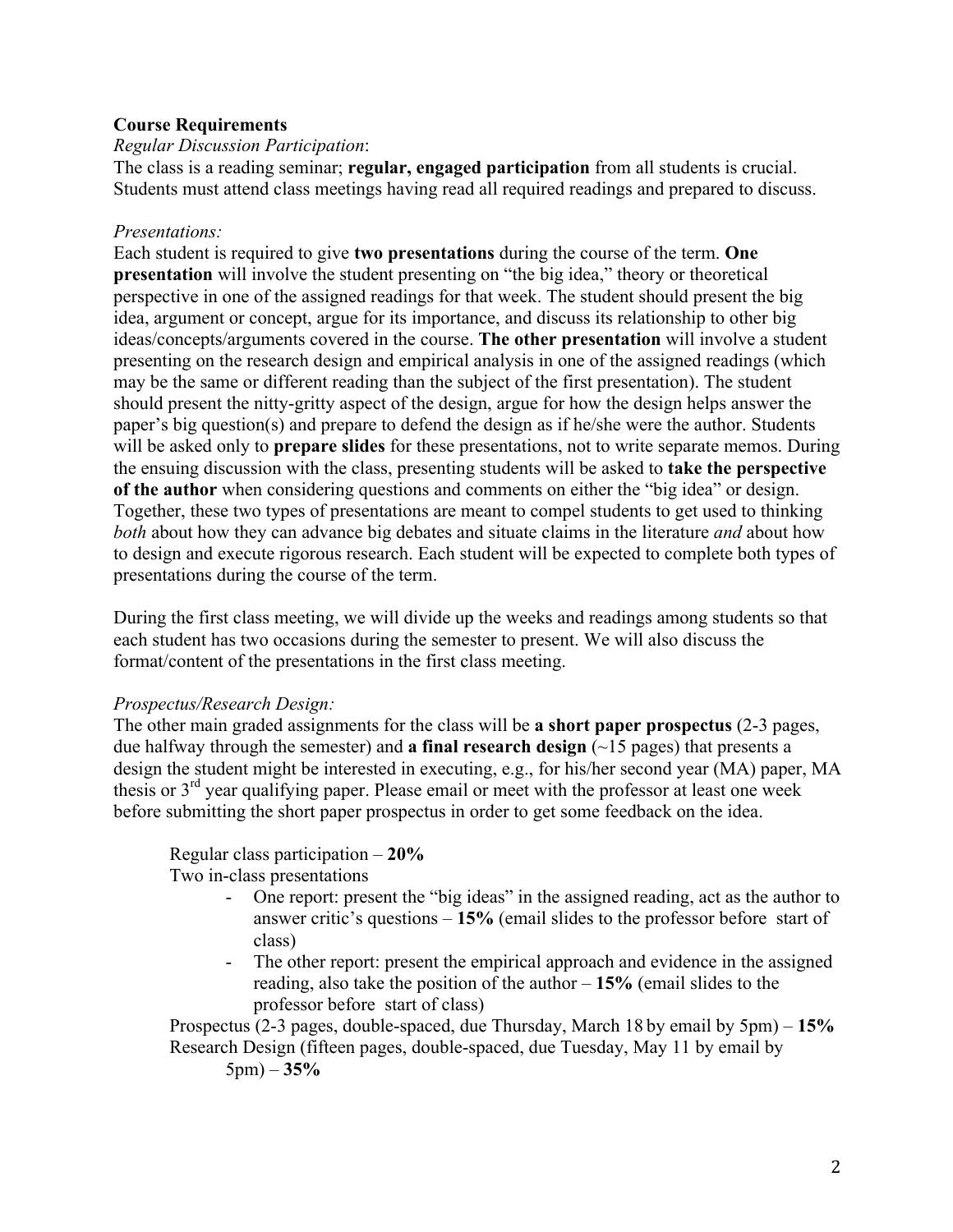### **Late Policy**

Work will be penalized 1/3 of a grade for each 24 hours period in which it is late. Exceptions will be made in only the rarest of circumstances (e.g., medical emergencies) and must be requested as soon as the conflict becomes apparent. Incompletes can be taken at the end of the semester in consultation with the professor but are *strongly discouraged.*

### **Academic Integrity**

See the NYU Citation Guide for information on how to properly cite sources.

### **Course Outline**

### **February 2. Intro. What is the Study of "Political Behavior"? Why Study It? Do We Learn Different Things by Studying It in Developing Countries?**

Simon, Herbert A. "Human Nature in Politics: The Dialogue of Psychology and Political Science." The American Political Science Review 79.2 (1985): 293-304.

World Bank. *World Development Report 2015: Mind, Society and Behavior*. World Bank. Pp.1- 61.

Smets, Koen. "There is More to Behavioral Economics Than Biases and Fallacies." *The Behavioral Scientist*. July 24, 2018.

# **PART I. BEHAVIORAL INSIGHTS**

# **February 9. Cognitive Biases**

Kunda, Ziva. 1990. "The Case for Motivated Reasoning." Psychological Bulletin 108.3: 480.

Shah, Anuj, Sendhil Mullainathan, and Eldar Shafir. 2012. "Some Consequences of Having Too Little." *Science* Vol 338: 682-685.

Adida, Claire, Jessica Gottlieb, Eric Kramon and Gwyneth McClendon. "Reducing or Reinforcing In-Group Preferences? An Experiment on Information and Ethnic Voting." 2017. *Quarterly Journal of Political Science.*

Doces, John A., and Amy Wolaver. "Are We All Predictably Irrational? An Experimental Analysis." *Political Behavior* 2019: 1-22.

#### **February 16. Socialization**

Sapiro, Virginia. "Not Your Parents' Political Socialization: Introduction for a New Generation." Annual Review of Political Science 7 (2004): 1-23.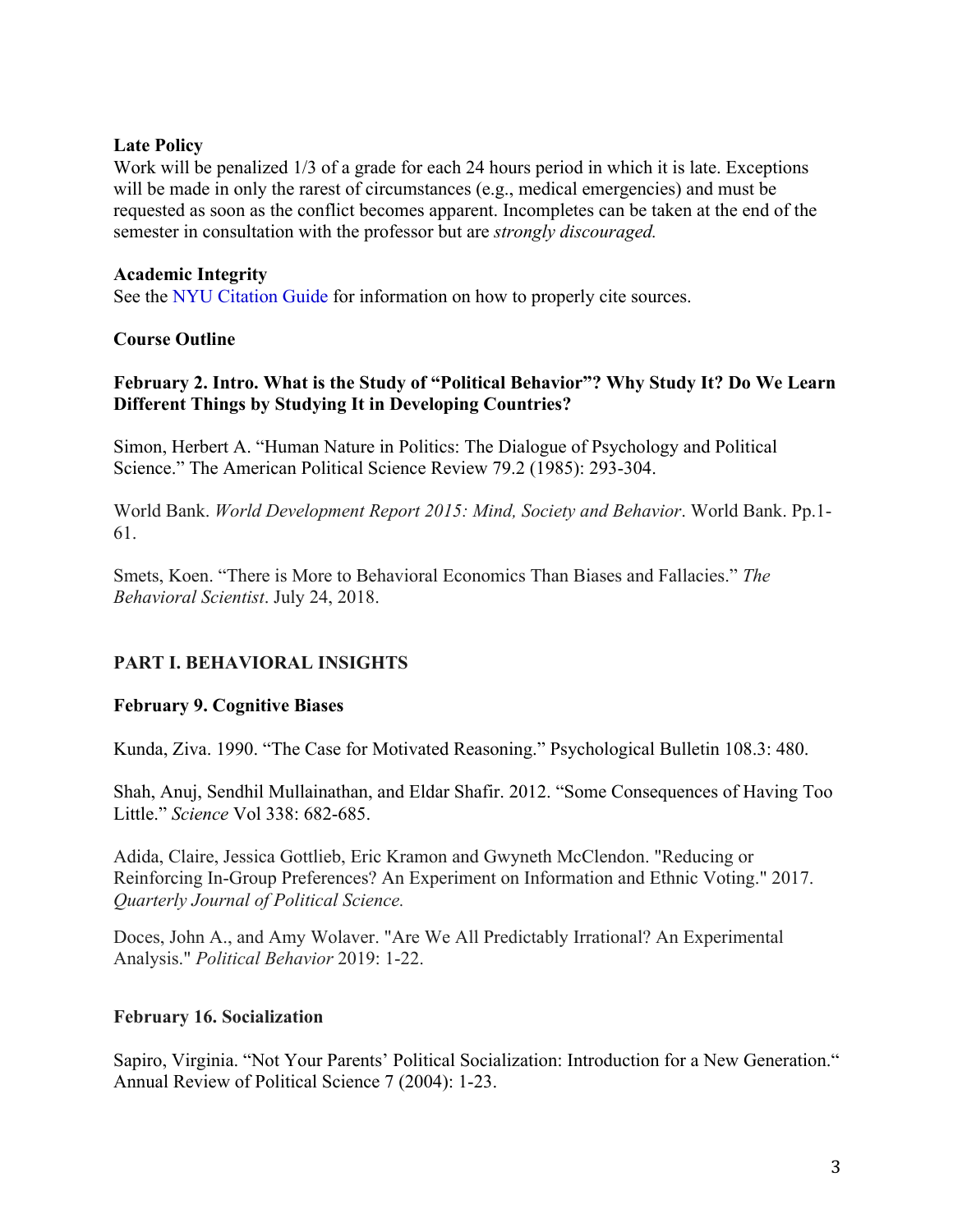Bicchieri, Cristina. The Grammar of Society: The Nature and Dynamics of Social Norms. Cambridge University Press, 2005. Chapter 1.

Pop-Eleches, Grigore, and Joshua A. Tucker. "Communist Socialization and Post-communist Economic and Political Attitudes." Electoral Studies 33 (2014): 77-89.

Parreira, Christiana, Daniel L. Tavana, and Charles Harb. "University Socialization in the Developing World: Experimental Evidence from Lebanon." Working paper, 2018.

# **February 23. Emotions**

Marcus, George E. "Emotions in Politics." Annual Review of Political Science 3 (2000): 221- 250.

Zeitzoff, Thomas. "Anger, Exposure to Violence, and Intragroup Conflict: A 'Lab in the Field' Experiment in Southern Israel." Political Psychology 35.3 (2014): 309-35.

McClendon, Gwyneth H. Envy in Politics. Princeton University Press, 2018. Introduction.

Aldama, Abraham, Mateo Vasquez, and Lauren Young. "Fear and Citizen Coordination Against Dictatorship." *Journal of Theoretical Politics*.

# **March 2. Personality**

Greene, Samuel, and Graeme Robertson. "Agreeable Authoritarians: Personality and Politics in Contemporary Russia." Comparative Political Studies 50.13 (2017): 1802-1834.

Oskarsson, Sven, and Sten Widmalm. "Personality and political tolerance: Evidence from India and Pakistan." Political Studies 64.1 (2016): 235-254.

Blass, Thomas. "The Milgram Paradigm After 35 Years: Some Things We Now Know About Obedience to Authority. ''Journal of Applied Social Psychology 29.5 (1999): 955-978.

# **March 9. Social Identity**

Tajfel, Henri, et al. "Social Categorization and Intergroup Behavior." European Journal of Social Psychology 1.2 (1971): 149-178.

Habyarimana, James, Macartan Humphreys, Daniel Posner, and Jeremy Weinstein. 2007. "Why Does Ethnic Diversity Undermine Public Goods Provision? An Experimental Approach," American Political Science Review 101 (4): 709- 25.

Charnysh, Volha, Christopher Lucas, and Prerna Singh. "The ties that bind: National identity salience and pro-social behavior toward the ethnic other." *Comparative Political Studies* 48.3 (2015): 267-300.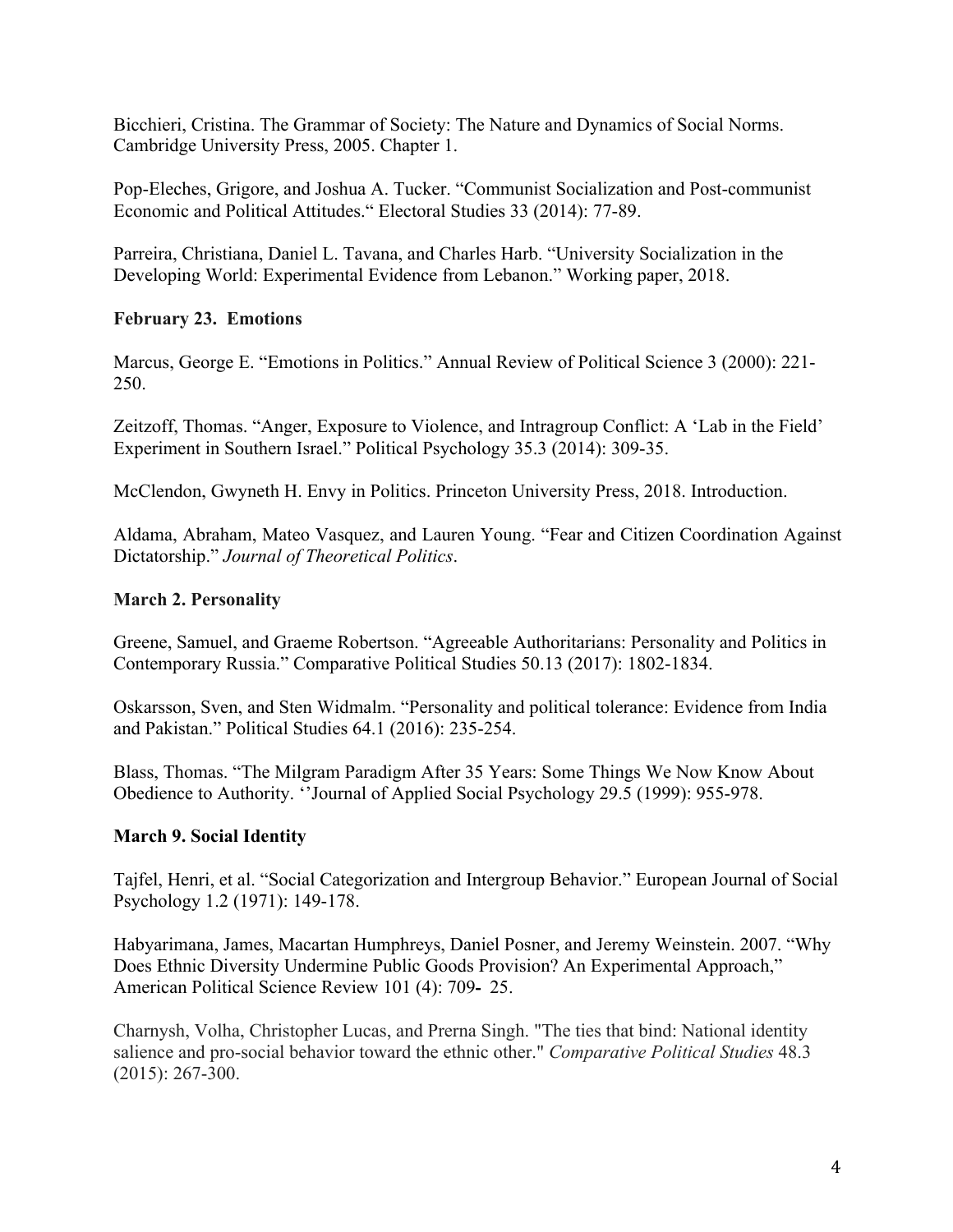### **March 16. Incentives and Preference Formation**

Kamenica, Emir. "Behavioral Economics and Psychology of Incentives." Annual Review of Economics. 4.1 (2012): 427-452.

Druckman, James N., and Arthur Lupia. "Preference formation." *Annual Review of Political Science* 3.1 (2000): 1-24.

Giger, Nathalie, Simon Lanz, and Catherine de Vries. "The motivational basis of constituency work: how intrinsic and extrinsic motivations interact." *Political Science Research and Methods* 8.3 (2020): 493-508.

### **RESEARCH DESIGN PROSPECTUS DUE BY 5PM THURSDAY, MARCH 18**

#### **March 23. Do Political Elites Behavior Differently Than Ordinary Citizens?**

LeVeck, Brad L., et al. "The role of self-interest in elite bargaining." Proceedings of the National Academy of Sciences 111.52 (2014): 18536-18541.

Mintz, Alex. "How do leaders make decisions? A poliheuristic perspective." Journal of Conflict Resolution 48.1 (2004): 3-13.

Hogg, Michael A. "A Social Identity Theory of Leadership." Personality and Social Psychology Review 5.3 (2001): 184-200.

# **PART II. APPLICATIONS**

#### **March 30. Effects of Media Exposure**

Paluck, Betsy & Green, Donald. 2009. Deference, dissent, and dispute resolution: An experimental intervention using mass media to change norms and behavior in Rwanda. American Political Science Review, 103, pp. 622- 644.

Conroy-Krutz, Jeffrey, and Devra C. Moehler. "Moderation from bias: A field experiment on partisan media in a new democracy." *The Journal of Politics* 77.2 (2015): 575-587.

Bleck, Jaimie, and Kristin Michelitch. "Capturing the Airwaves, Capturing the Nation? A Field Experiment on State-Run Media Effects in the Wake of a Coup." *The Journal of Politics* 79.3 (2017).

#### **April 6. The Contact Hypothesis**

Paluck, Betsy, Seth Green and Donald Green. 2018. "The Contact hypothesis re-evaluated" *Behavioral Public Policy* 1-30.

Scacco, Alexandra, and Shana S. Warren. "Can social contact reduce prejudice and discrimination? Evidence from a field experiment in Nigeria." *American Political Science Review*(2018): 1-24.